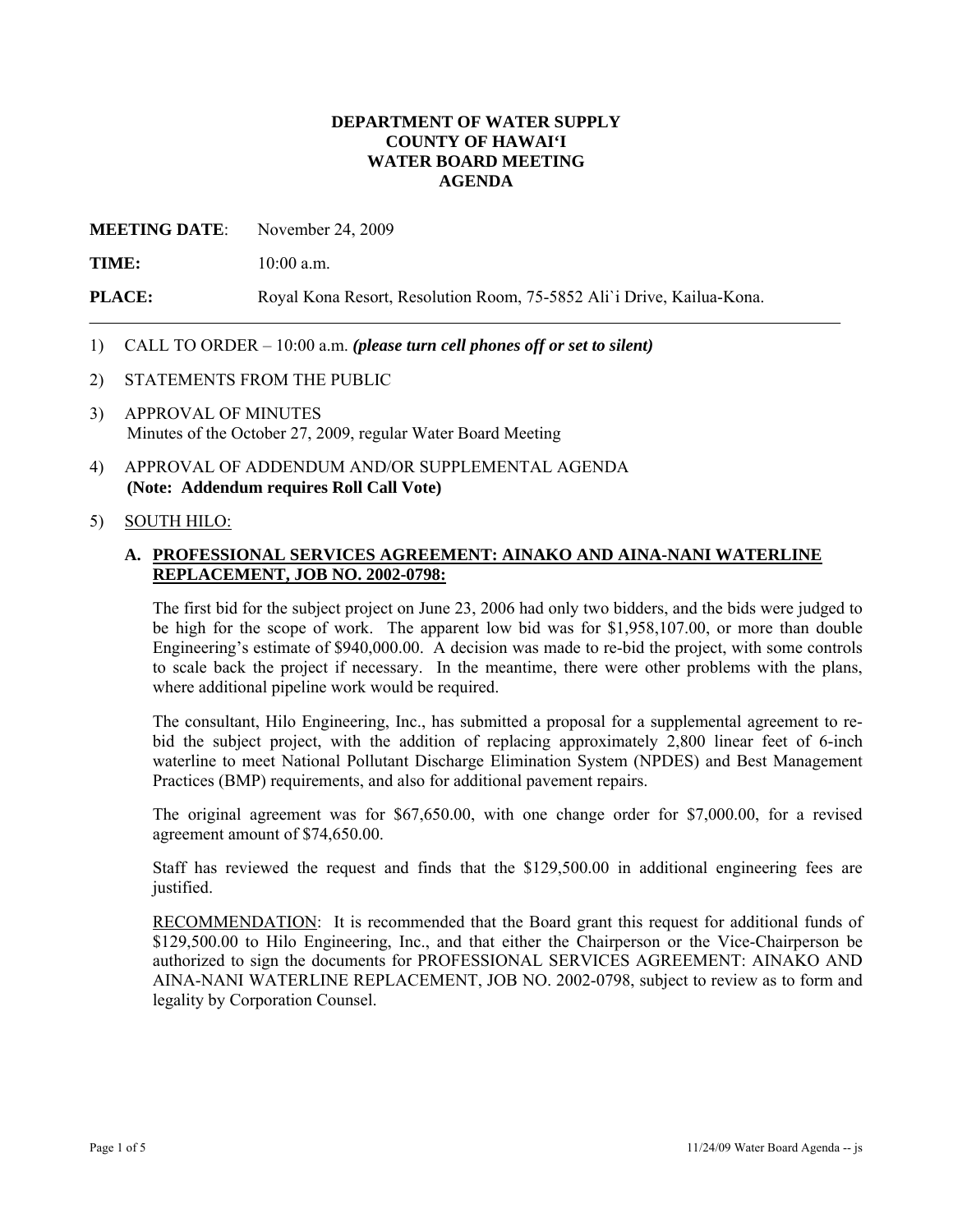# 6) HĀMĀKUA:

# **A. DRINKING WATER STATE REVOLVING FUND RESOLUTION NO. 09-03:**

#### *(Note: Resolution requires roll call vote.)*

Resolution No. 09-03 is for the project for which DWS has submitted a loan application, under the Drinking Water State Revolving Fund (DWSRF). One of the prerequisites for the loan is a Resolution approved by the Water Board. This Resolution is specifically identified for the following project: JOB NO. 2006-905, KAPULENA WELL DEVELOPMENT - PHASE 1, and authorizes the Manager or Deputy Manager to execute loans and/or grants with the State Department of Health for up to \$1,500,000.00.

RECOMMENDATION: It is recommended that the Water Board adopt Resolution No. 09-03 subject to the approval of Corporation Counsel.

### 7) NORTH KOHALA:

### **A. DRINKING WATER STATE REVOLVING FUND RESOLUTION NO. 09-04:**

#### *(Note: Resolution requires roll call vote.)*

Resolution No. 09-04 is for the project for which DWS has submitted a loan application, under the Drinking Water State Revolving Fund (DWSRF). One of the prerequisites for the loan is a Resolution approved by the Water Board. This Resolution is specifically identified for the following project: JOB NO. 2005-867, HALAULA WELL DEVELOPMENT - PHASE 1, and authorizes the Manager or Deputy Manager to execute loans and/or grants with the State Department of Health for up to \$1,500,000.00.

RECOMMENDATION: It is recommended that the Water Board adopt Resolution No. 09-04 subject to the approval of Corporation Counsel.

### 8) SOUTH KOHALA:

# **A. JOB NO. 2007-043, CONSTRUCTION OF THE WAIKOLOA RESERVOIR NO. 2 EARTHQUAKE REPAIRS, COUNTY OF HAWAI'I, STATE OF HAWAI'I, FEMA-1644-DR-HI, FIPS NO. 001-UVKJ8-00, PW NO. 638:**

The contractor, Goodfellow Bros., Inc., has requested a 26-calendar day time extension. This request consists of 2 calendar days for the additional work of Change Order No. 1 (five added clean-outs to the subdrainage piping system); and 24 calendar days for rain-outs and unworkable conditions from September 1, 2009 to October 31, 2009.

*Note: There is no additional cost associated with this time extension.* 

Staff has reviewed the request and finds that the 26 calendar days are justified. This is the second time extension request.

| Ext.                                |             |           | Days       |                                                              |
|-------------------------------------|-------------|-----------|------------|--------------------------------------------------------------|
| $\#$                                | From (Date) | To (Date) | (Calendar) | Reason                                                       |
|                                     | 11/9/2009   | 1/30/2010 | 82         | Rain-out days and Hypalon polymer supply<br>issues.          |
| 2                                   | 1/30/2010   | 2/25/2010 | 26         | Additional clean-out installation work and<br>rain-out days. |
| Total Days (including this request) |             |           | 108        |                                                              |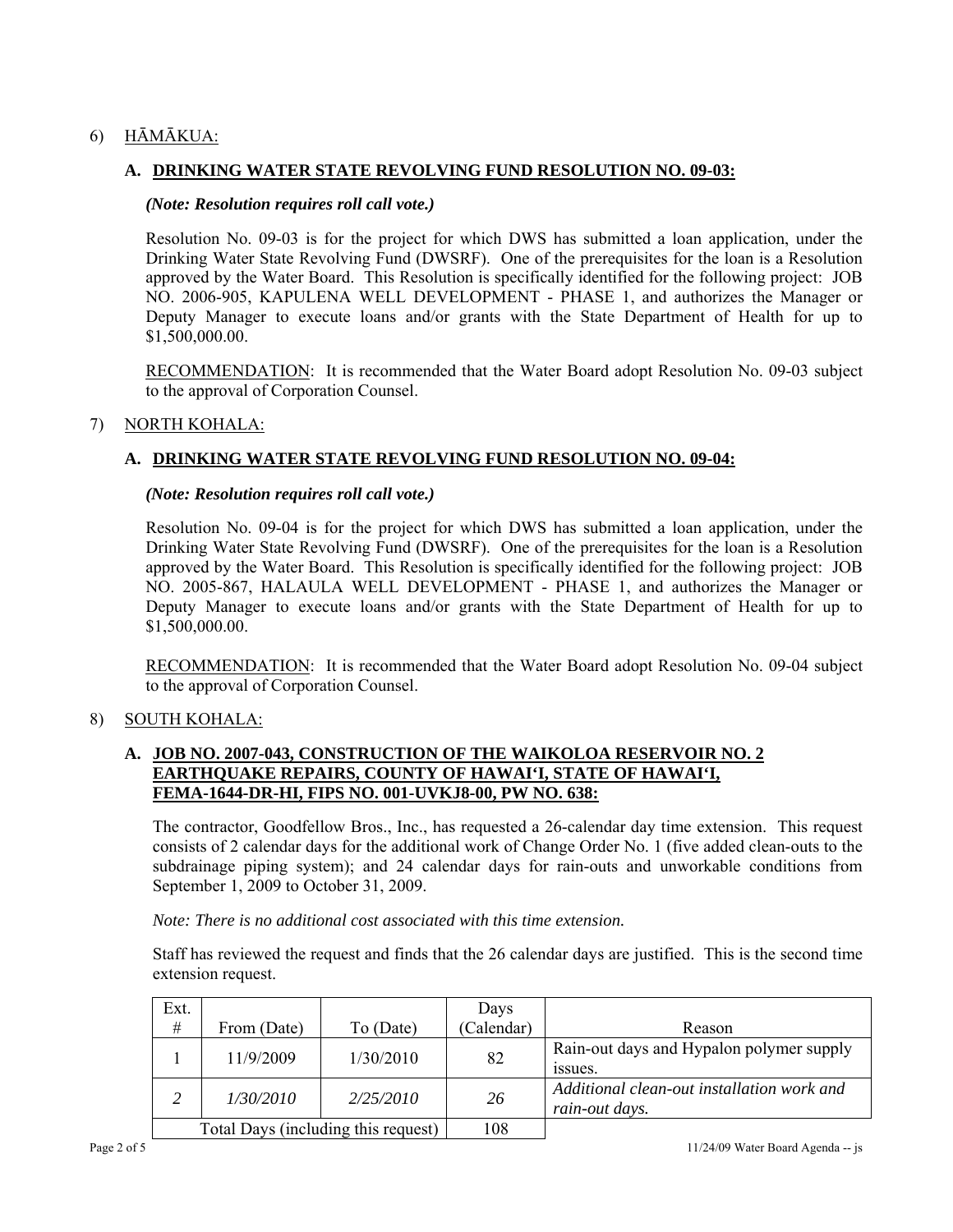RECOMMENDATION: It is recommended that the Board approve a contract time extension to Goodfellow Bros., Inc., of twenty-six (26) calendar days from January 30, 2010 to February 25, 2010, for JOB NO. 2007-043, CONSTRUCTION OF THE WAIKOLOA RESERVOIR NO. 2 EARTHQUAKE REPAIRS.

#### 9) NORTH KONA:

#### **A. JERNIGAN PROPERTY CONDEMNATION DISPUTE:**

Corporation Counsel will provide an update.

#### 10) MISCELLANEOUS:

#### A. **LEGISLATIVE AUDIT OF DWS:**

Ms. Colleen Schrandt, Legislative Auditor, will provide an update of the upcoming DWS Legislative Audit and will discuss the process and desired outcome.

#### B. **DEDICATION OF WATER SYSTEMS:**

The Department received the following documents for action by the Water Board. The water systems have been constructed in accordance with the Department's standards and are in acceptable condition for dedication.

#### **1. GRANT OF EASEMENT AND BILL OF SALE**

Subdivision Application No. 2005-000211 Grantor/Seller: Big Island Bamboo/BIBCO, LLC TMK: (3)1-3-008:027 portion E.W.O.: 2009-031 Lots: 7 Zoning: A-1a Facilities Charge: \$33,000.00 Paid: 5/14/2009 Final Inspection Date: 1/22/2009 Water System Cost: \$46,000.00

RECOMMENDATION: It is recommended that the Water Board accept these documents subject to the approval of the Corporation Counsel and that either the Chairperson or the Vice-Chairperson be authorized to sign the documents.

#### C. **LETTER FROM PLUMBING SERVICES HAWAI'I ON REQUEST TO ADJUST HIGH WATER USAGE BILL FOR MS. MARY MCGRATH (WAIMEA):**

Discussion and possible decision making.

### D. **COUNTY OF HAWAI'I'S GENERAL OBLIGATION BOND ISSUE ON BEHALF OF DEPARTMENT OF WATER SUPPLY:**

The Department will provide an update on Bill 160, which authorizes the sale of \$31 million in general obligation bonds for the purpose of funding various improvement projects for the Department of Water Supply.

Bill 160 had its first reading at the Hawai'i County Council meeting held on November 4, 2009.

The DWS will reimburse the General Fund for the related debt service on the bonds and the cost of issuance.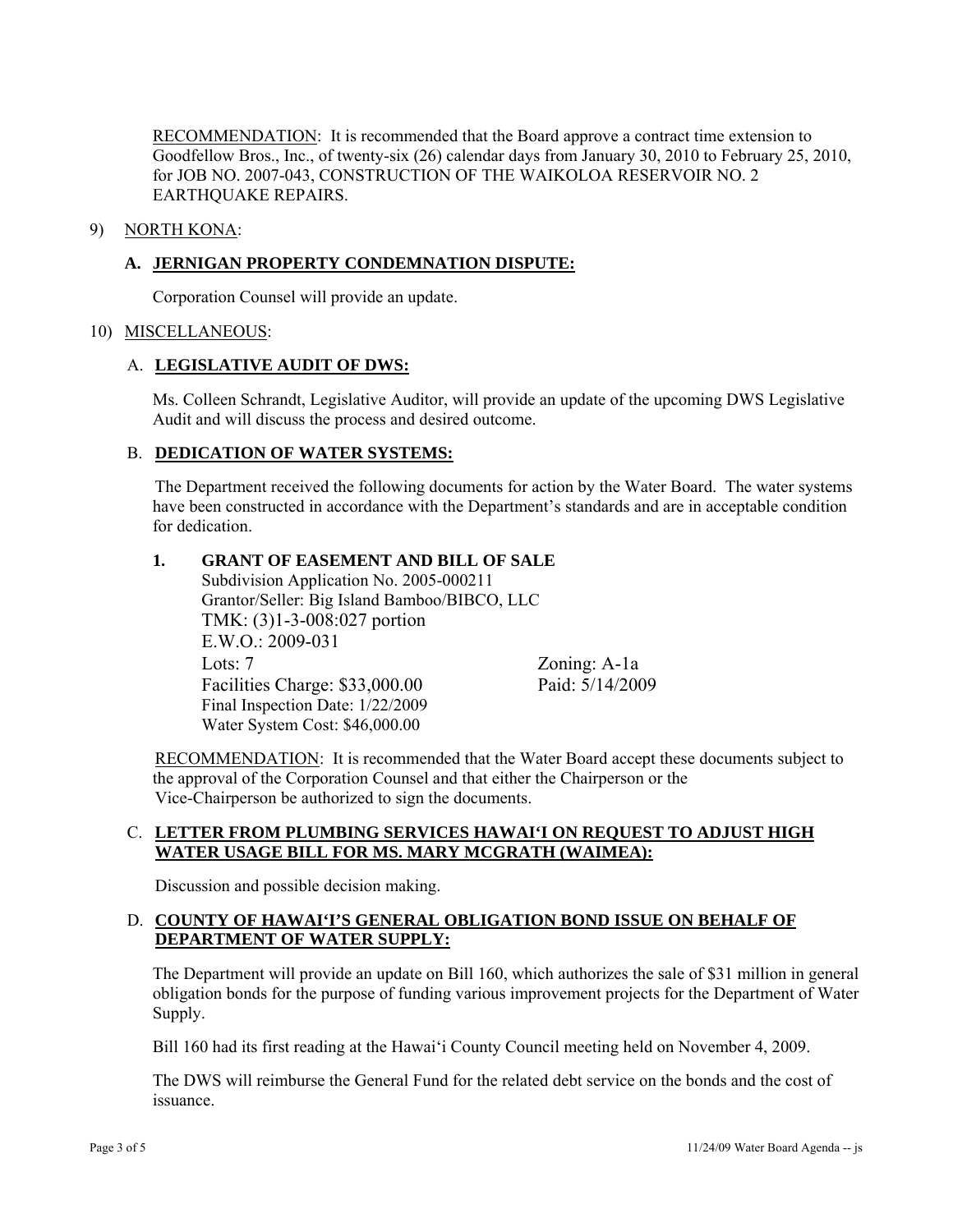# E. **REPORT OF AD HOC FINANCE COMMITTEE:**

The Water Board's Ad Hoc Finance Committee Chairperson, Mr. Art Taniguchi, is investigating on the following areas, which encompass the scope of the Committee's work. At this meeting, the Committee may do the following:

- 1. Recommendation and possible concurring vote on DWS policy regarding credit card expenses;
- 2. Report on procedures regarding cash control;
- 3. Report on vehicle take-home policy.

# F. **ENERGY MANAGEMENT ANALYST UPDATE:**

The following areas will be covered:

- 1. Negotiations with HELCO on Lālāmilo Windfarm/DLNR land lease
- 2. Mayor's Green Team
- 3. Mayor's Energy Advisory Commission

# G. **MONTHLY PROGRESS REPORT**:

Submission of Progress Report of Projects by the Department. Department personnel will be available to respond to questions by the Board regarding the status/progress of any project.

### H. **REVIEW OF MONTHLY FINANCIAL STATEMENTS:**

Submission of financial statements and information relating to the financial status of the Department. Department personnel will be available to respond to questions by the Board relating to the financial status of the Department.

## I. **POWER COST CHARGE UPDATE:**

The Power Cost Adjustment for October 2009 was **\$1.77** per 1,000 gallons, compared with the current Power Cost Charge of \$1.68. This will be discussed, with possible action by the Board.

### J. **WATER RATE STUDY:**

Discussion on the new water rate study that the Department is planning to conduct to address the shortage of funds being generated from water sales.

### K. **MANAGER'S EVALUATION:**

Discussion of processing and procedures regarding the yearly evaluation of the Manager.

### L. **MANAGER'S REPORT:**

The Manager will provide an update or status on the following:

- 1. Update on use agreement on KIC wells
- 2. Palani Road Transmission Project
- 3. Report on Hawaiian Ocean View Estates/County Council
- 4. DWS Preparation for Legislative Audit

## M. **CHAIRPERSON'S REPORT:**

Chairperson to provide comments and/or information relating to matters of concern to the Water Board.

### N. **KAWAILANI 1.0-MILLION GALLON RESERVOIR:**

Corporation Counsel to provide update.